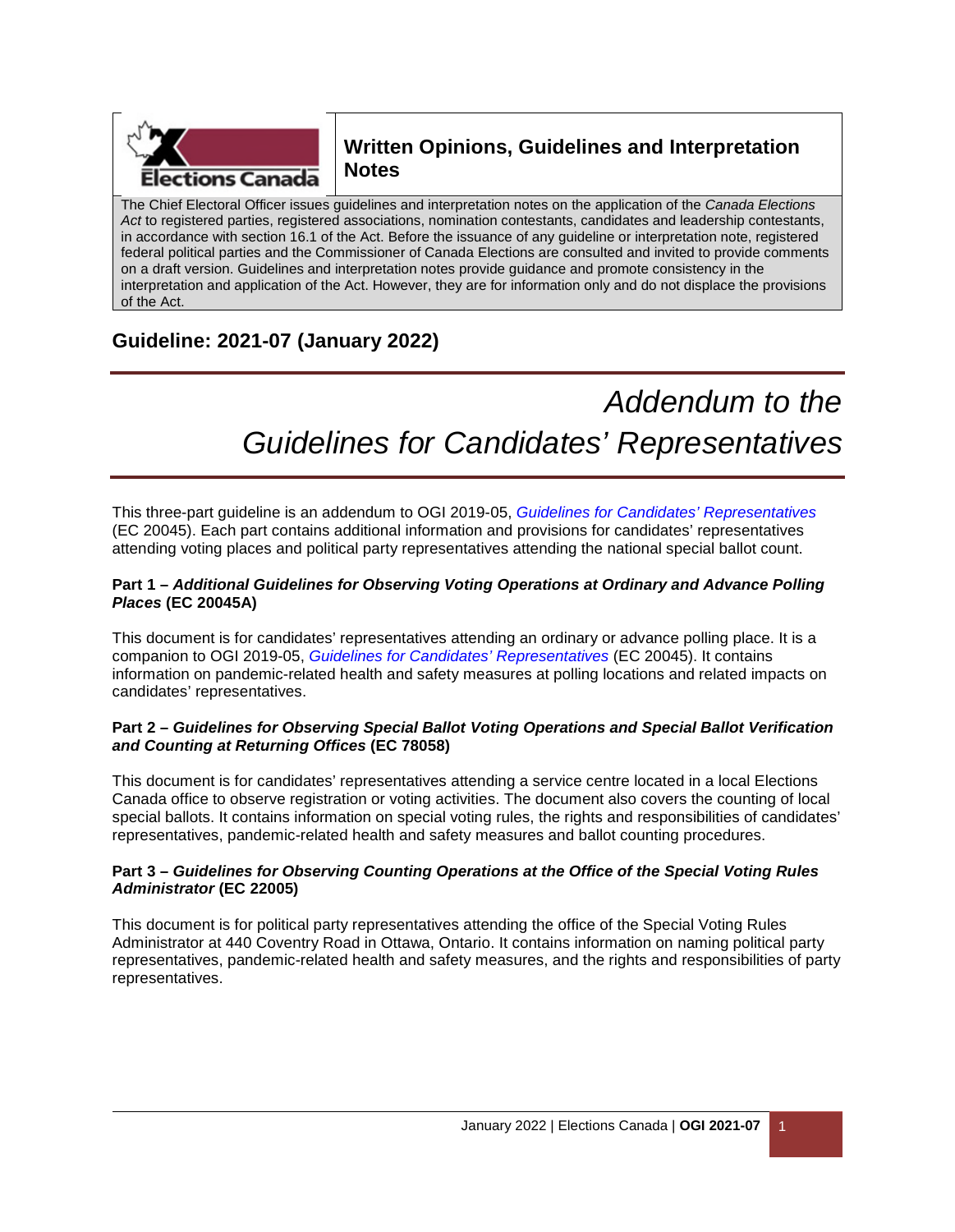

# **Additional Guidelines for Observing Voting Operations at Ordinary and Advance Polling Places**

This document is Elections Canada's guideline OGI 2021-07, Part 1.

# **Introduction**

Everyone must follow the health and safety measures, signage and instructions at all Elections Canada locations. As a candidate's representative, you must become familiar with the health and safety measures at the polling place and with your responsibilities under these measures.

This document supplements the *[Guidelines for Candidates' Representatives](https://www.elections.ca/content.aspx?section=pol&document=index&dir=can/gui&lang=e)* (EC 20045). The pandemic situation remains fluid, and new or updated guidelines may be issued at any time. Please check the Elections Canada website for the most up-to-date information.

In addition to the new health and safety measures at polling places, detailed below, some responsibilities of election workers have changed. There will now be only one election officer at the voting desk. Duties formerly carried out by the poll clerk will be performed by other election officers at the polling place. The deputy returning officer is responsible for checking the elector's ID, crossing their name off the list and issuing their ballot. The registration officer (or the poll supervisor) is responsible for registering the elector, updating their information and administering the vouching process, when applicable. There will always be two election officers present to administer the counting of the votes when polls close on election day.

# **New Measures at Polling Places**

New health and safety measures will be uniformly applied at polling places in all electoral districts. Some measures may change as the pandemic evolves. The central poll supervisor (or the deputy returning officer or designated supervisor on site) is responsible for ensuring that the new health and safety measures are applied and followed.

The following measures will apply:

- Election officers will encourage electors to wear a mask. Masks will be available if electors need them.
- Election officers will ask electors to follow physical distancing measures and signage.
- Electors will be encouraged to provide their name and contact information (on a voluntary basis) for the Entry Register for contact tracing purposes.
- Electors will be allowed to register and vote without removing their face mask or other face covering, in keeping with Elections Canada's *[Policy on Voter Identification when Registering and](https://www.elections.ca/content.aspx?section=res&dir=poli/rep1&document=index&lang=e)  [Voting in Person in Federal Electoral Events](https://www.elections.ca/content.aspx?section=res&dir=poli/rep1&document=index&lang=e)*.

As a candidate's representative, you must follow additional measures, which include but are not limited to:

- **Wearing a mask** at all times, including during the counting of the votes. (Elections Canada will supply a mask, or you may bring your own. Your mask must be neutral in colour and not indicate support or opposition to any candidate or political party on the ballot.)
- Staying at least two metres from others, including poll workers, at all times.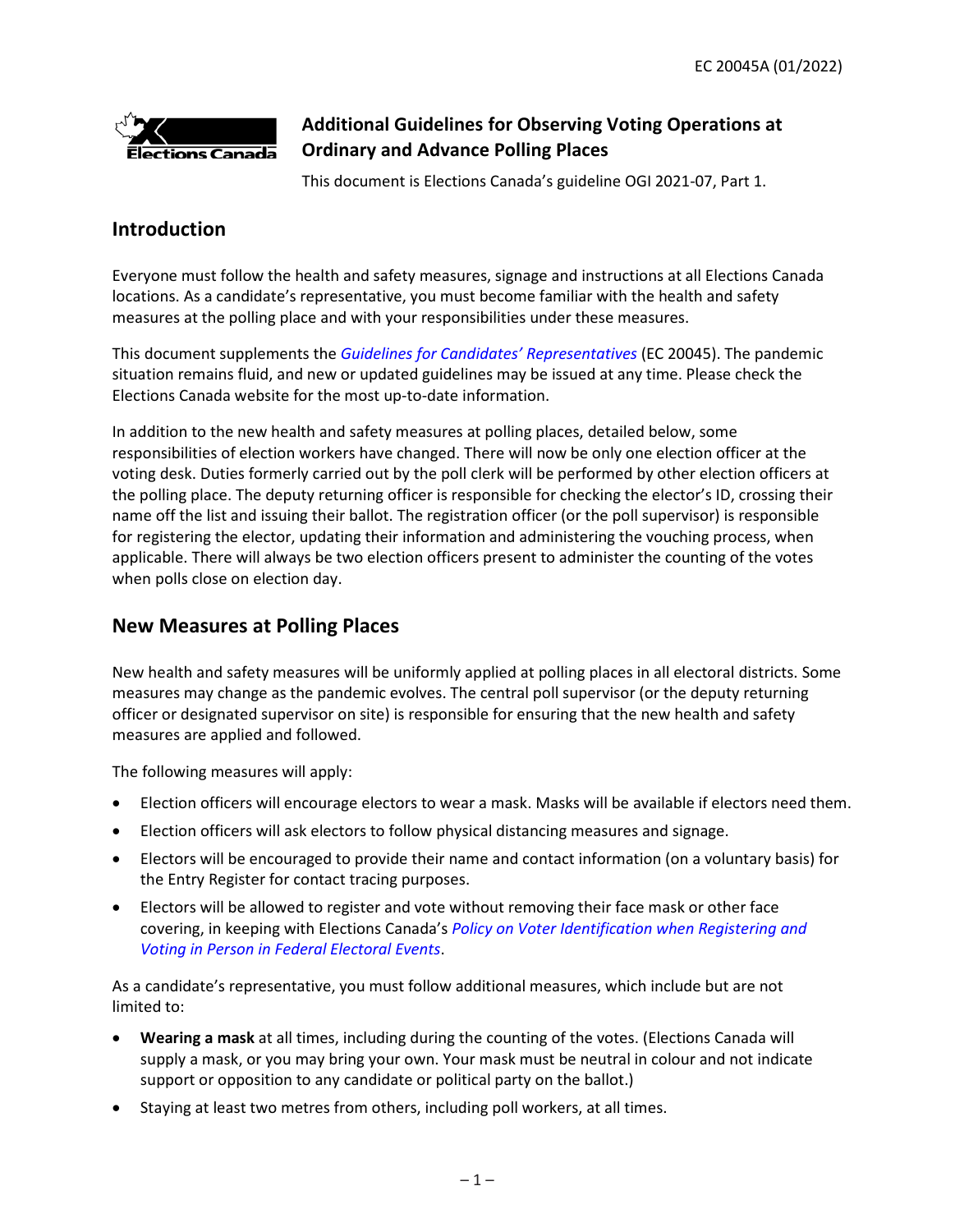- Washing your hands often or using hand sanitizer when soap and water are unavailable.
- Staying home if you are sick or if you have been in contact with someone who has or is suspected of having COVID-19.
- Avoiding touching surfaces where possible.
- Bringing your own pen to sign ballot box seals.
- Providing your name and phone number for contact tracing purposes, where applicable (recommended but not mandatory).

Representatives may also wish to consider downloading and activating the Government of Canada's COVID Alert exposure notification app.

# **Impacts on the Functions of Candidates' Representatives**

The health and safety measures being put in place at polling stations do not impact the rights and obligations of candidates' representatives. However, to ensure the safety of electors, election workers and candidates' representatives during the pandemic, the following changes will apply.

## **Candidates' representatives during voting hours**

While every candidate is entitled to send two representatives per polling place, we ask candidates to help ensure that there is enough space in the building to allow voting to proceed as quickly as possible while meeting physical distancing requirements. This should not affect the periods before polls open when ballot boxes are being sealed and after voting hours when votes are being counted.

Note: Under the health and safety measures, the central poll supervisor (or the deputy returning officer or designated supervisor on site) may restrict the movement of candidates' representatives within the polling place if necessary to ensure the health and safety of electors and workers both during voting and during the count.

## **Voter identification**

If you cannot keep a distance of two metres from an elector when examining their ID, you may ask the elector to place their ID on the table and step back while you examine it. Candidates' representatives may **not** touch or handle the ID.

### **Contact information and the** *Visitors Log*

When entering the polling place and before showing your *Authorization of a Candidate's Representative* form, you may be asked to provide your name and contact information for the Entry Register for contact tracing purposes. Although providing this information is voluntary, you **must** sign the *Visitors Log* when entering and leaving the polling place. This log will help us keep an accurate record of everyone—other than electors—who enters and leaves.

Note that public health authorities conduct contact tracing, not Elections Canada. We will provide the Entry Register to public health authorities if they request it. Protocols are in place to protect the information in the register and properly dispose of it. It will be destroyed 30 days after election day.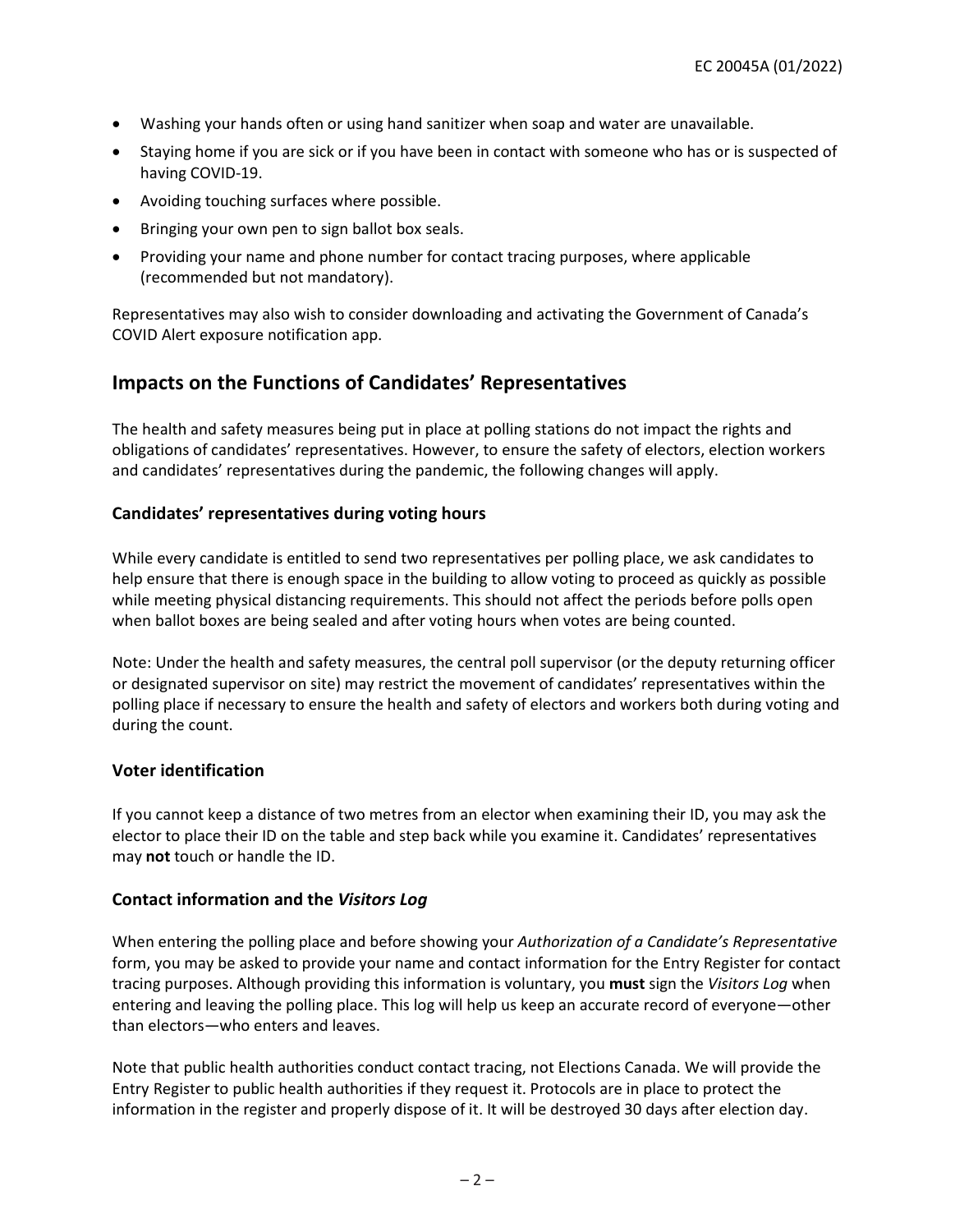

# **Guidelines for Observing Special Ballot Voting Operations and Special Ballot Verification and Counting at Returning Offices**

This document is Elections Canada's guideline OGI 2021-07, Part 2.

# **Introduction**

You have been chosen as a candidate's representative for this federal election. These guidelines have been prepared to help you perform your duties in accordance with applicable rules.

The following is provided for your guidance. The final authority is the *Canada Elections Act*. The returning officer, assistant returning officer, additional assistant returning officer or service point supervisor has the final say for its application in the office of the returning officer.

The primary role of election officers is to serve electors as they come to register and vote. Your role is to observe registration and voting proceedings under the Special Voting Rules and provide the level of scrutiny necessary to a fair and transparent process.

We suggest that you register and vote by special ballot or vote at your advance poll if your duties will make it impossible for you to vote on election day at the polling station where you are legally entitled to vote.

# **Special Voting Rules – Authorization of a Candidate's Representative**

The *Authorization of a Candidate's Representative* (EC 20020) form authorizes you to act as a candidate's representative in an electoral district for this federal election. Speak with your candidate or official agent to obtain the authorization form.

Before you can be admitted to any service centre or polling place, you must present the form signed by your candidate or official agent. Show it to the returning officer, assistant returning officer, additional assistant returning officer or service point supervisor. The original form or a photocopy of the form will be accepted; a digital copy cannot be accepted. The service point supervisor will verify that the top section of the form has been duly completed, and you will be required to make a solemn declaration. If required, you will be provided with a *Candidate's Representative Identification Badge* (EC 20901) inside a *Clear Plastic Badge Holder* (EC 20909). You must not add or write anything on the badge.

Rules governing the conduct of local offices and polling stations differ. If you are observing proceedings at a polling place, please refer to the *Guidelines for Candidates' Representatives*  (EC 20045).

You may visit any polling place or service centre in the same electoral district at any time during voting for this federal election without being required to make another solemn declaration, as long as you present a valid *Candidate's Representative Identification Badge* (EC 20901).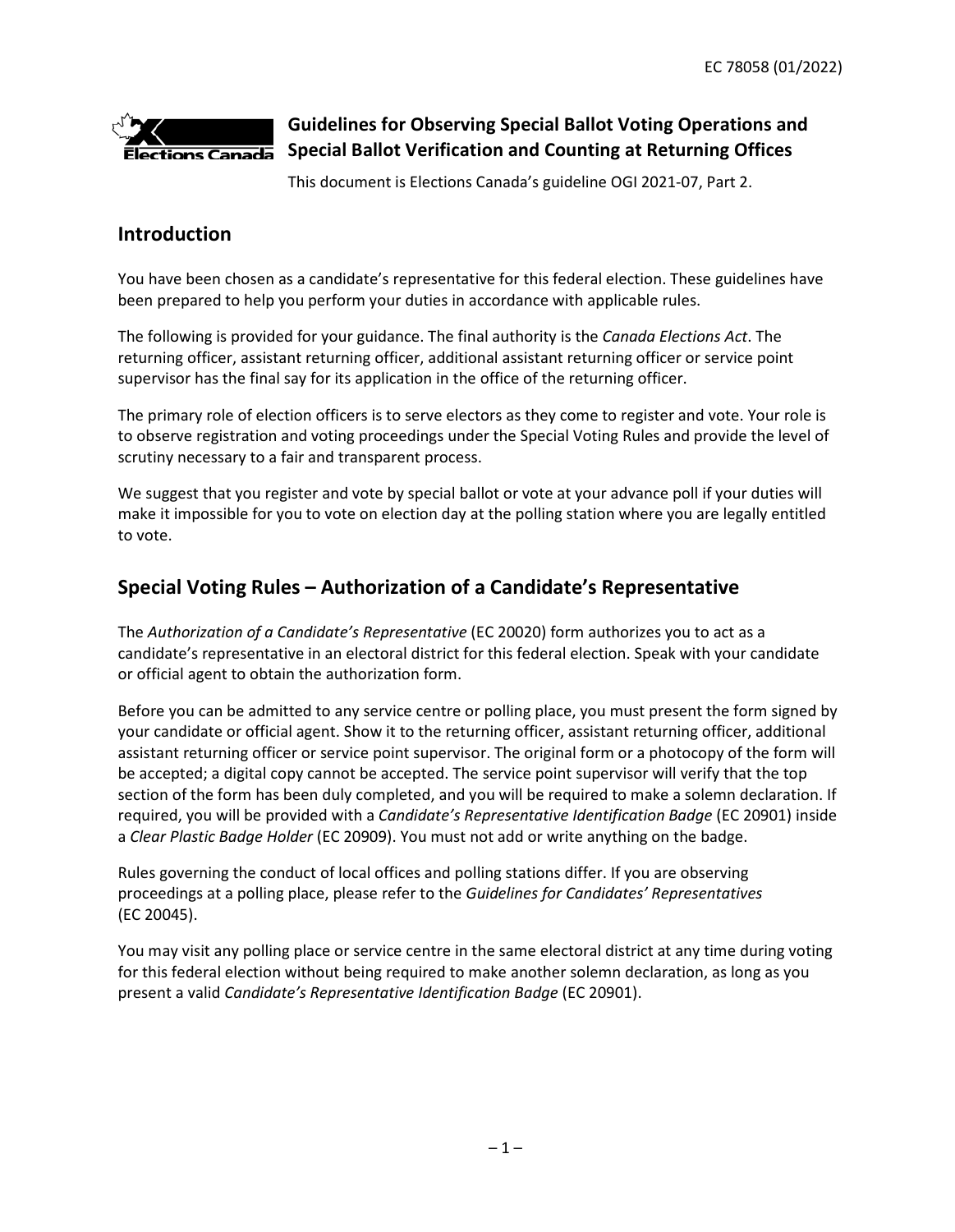# **Responsibilities at the Service Centre**

## **As a candidate's representative, you MUST:**

- aid in maintaining the secrecy of the vote;
- respect the right of electors to an accessible voting process;
- be prepared to show your signed *Authorization of a Candidate's Representative* (EC 20020) form to the returning officer, assistant returning officer, additional assistant returning officer or service point supervisor, when requested;
- display the *Candidate's Representative Identification Badge* (EC 20901) when acting in the capacity of a candidate's representative; and
- respect the decisions of the returning officer, assistant returning officer, additional assistant returning officer or service point supervisor.

## **As a candidate's representative, you MAY:**

- observe the registration and voting activities in any service centre or polling place in the same electoral district as the candidate you represent at any time during registration and voting for this federal election without being required to make another solemn declaration, as long as you present a copy of your signed authorization form;
- observe the sealing and unsealing of ballot boxes, or the transfer of outer envelopes to a secure storage medium, as need be;
- request to examine, but not handle, an elector's identification when the service agent is verifying proof of identity and residence—electors may vote even if they refuse to allow you to examine their identification, and election officers will keep a record of such situations;
- during office hours, examine certain official election material—such as the *Record of Outer Envelopes Issued to Local SVR Electors (RO)* (EC 78720)—provided it does not interfere with the registration or voting process;
- request, through the service agent, that an elector make a solemn declaration if you have reasonable doubt about the elector's qualification (age and citizenship) or residence in the electoral district when voting in person;
- be present in the office of the returning officer during the verification and counting of local special ballot votes—the deputy returning officer in charge will review your authorization form and administer your solemn declaration (if not already performed); and
- examine and object to any outer envelope or ballot being verified or counted—the deputy returning officer will keep a record of all objections.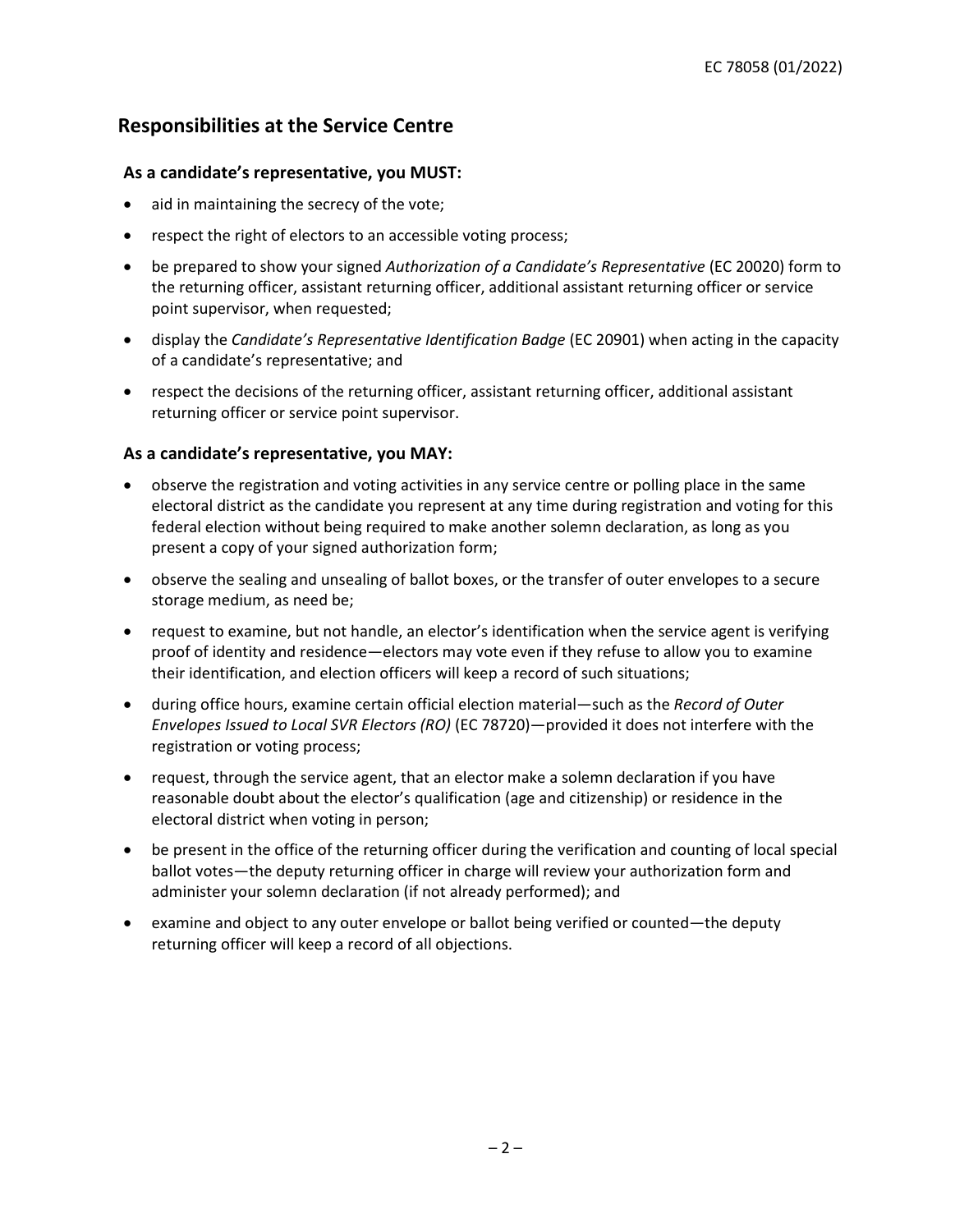## **As a candidate's representative, you MAY NOT:**

- interfere with the registration or voting process, at the risk of being removed from the office;
- talk directly to an elector or act as an interpreter for an elector—you may direct your comments, questions or objections only to the returning officer, assistant returning officer, additional assistant returning officer or service point supervisor;
- attempt to obtain information about how any elector is going to vote or has voted, or attempt to influence an elector's choice of candidate;
- directly or indirectly induce an elector to show their marked ballot to any person;
- handle an elector's identification;
- take any photographs or make any audio or video recordings in the office of the returning officer or the service centre;
- sit at a service agent's desk;
- display partisan symbols or material inside or near the office, which may include the parking lot, grounds and sidewalk;
- display campaign literature or other material that could be taken as an indication of support for or opposition to the election of a candidate or political party; and
- use or wear colours or emblems in the office that would identify your candidate or party.

|                                                           | <b>Number of Candidates' Representatives Permitted</b><br>(per candidate) |
|-----------------------------------------------------------|---------------------------------------------------------------------------|
| Service Centre (During Registration<br>and Voting Period) | 2 per office                                                              |
| During the Counting of Special<br><b>Ballot Votes</b>     | 1 per team of deputy returning officer<br>and poll clerk                  |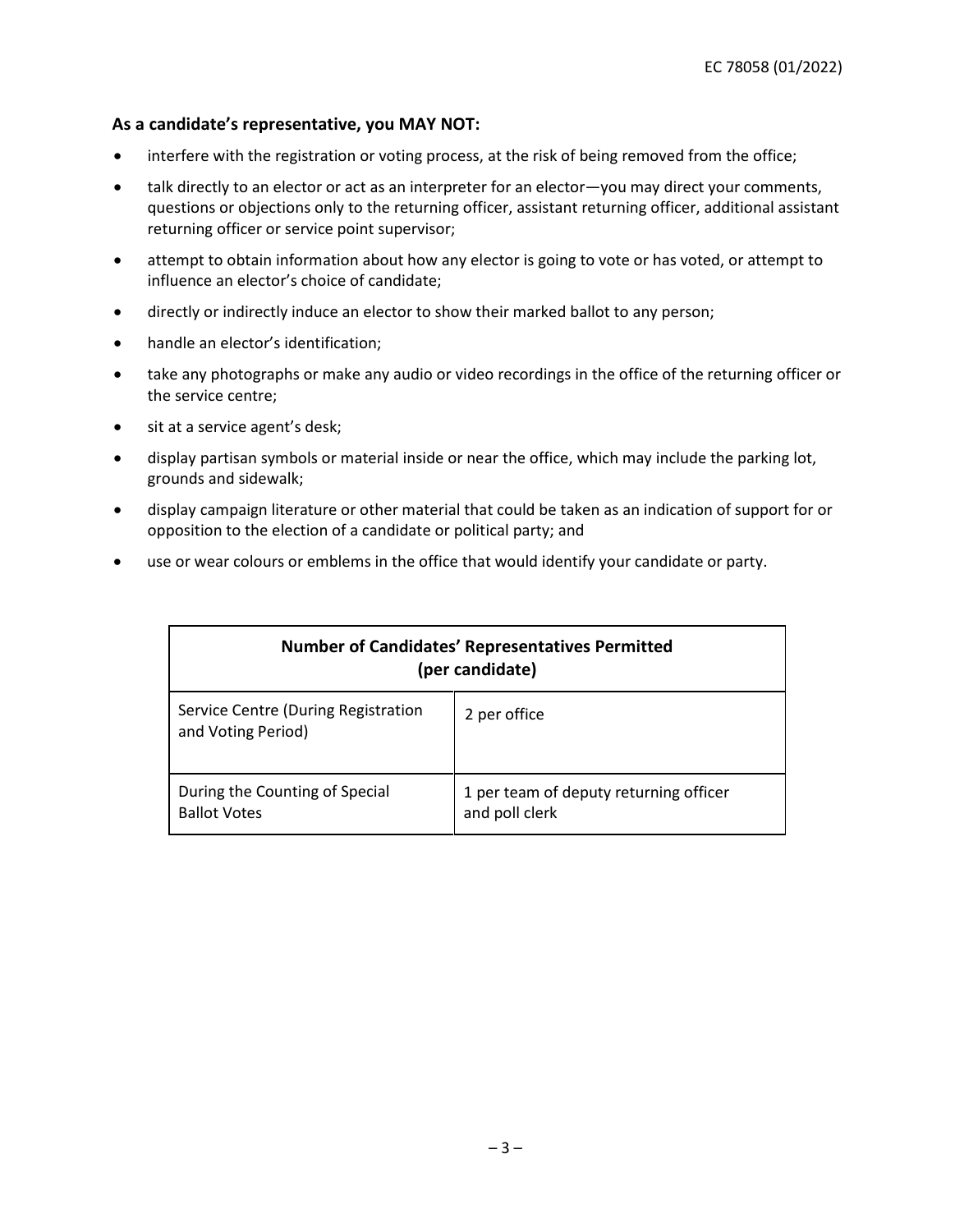# **Special Voting Rules**

Any elector who cannot or does not wish to vote at a polling station during an election may vote using a special ballot. With a special ballot, an elector can vote by mail or in person at the office of any returning officer or additional assistant returning officer. If the elector is away from their electoral district, inside or outside Canada, they can also register to vote with Elections Canada in Ottawa. Voting by special ballot is governed by the Special Voting Rules, set out in Part 11 of the *Canada Elections Act*.

In offices of returning officers, registration and voting services are offered to two types of electors:

## *1. Local electors—Canadian electors in their electoral districts during the election*

Canadians who will be 18 years of age or older on election day and who, during an election, cannot or do not wish to vote at the advance or election day polls, may apply to vote by special ballot in their own electoral districts.

## *2. National electors—Canadian electors temporarily away from their electoral districts during the election*

Canadians who will be 18 years of age or older on election day and who live in Canada but who expect to be absent from their electoral districts, either in Canada or abroad, during an election may apply to vote by special ballot.

# **Registration and Voting Procedures**

## **Registering to Vote by Special Ballot**

Service agents make sure that everyone who is eligible to register to be on the list of electors and to vote by special ballot gets that opportunity. They are required to check electors' proof of identity and residence. When an elector applies in person, a photocopy of their ID is not required, but the information is captured in REVISE, which will generate the *Record of Outer Envelopes Issued to Local SVR Electors (RO)* (EC 78720). Service agents must ensure that the elector's application is complete before they issue a special ballot voting kit to the elector. A multi-envelope system is used to protect the secrecy of the vote while also ensuring that adequate administrative measures are in place. The elector must complete and sign the declaration on the outer envelope that forms part of the voting kit. The declaration states that the elector is a Canadian citizen and will be at least 18 on election day, and that they have not already voted and will not attempt to vote again in the current electoral event.

When an elector applies by any other means, they must pick up their voting kit themselves or it is sent by mail to them. A third party cannot pick up a special ballot voting kit on the elector's behalf.

Electors who reside in a different electoral district or who will be completing their ballot while outside of the local Elections Canada office must always vote using a "blank special ballot." Electors who reside in the electoral district and who are voting immediately at the RO or AARO offices vote using a regular ballot once they are printed.

Once an elector's application to vote by special ballot is accepted and a special ballot voting kit is issued, they can only vote by special ballot in the current election. They cannot vote at the advance or election day polls.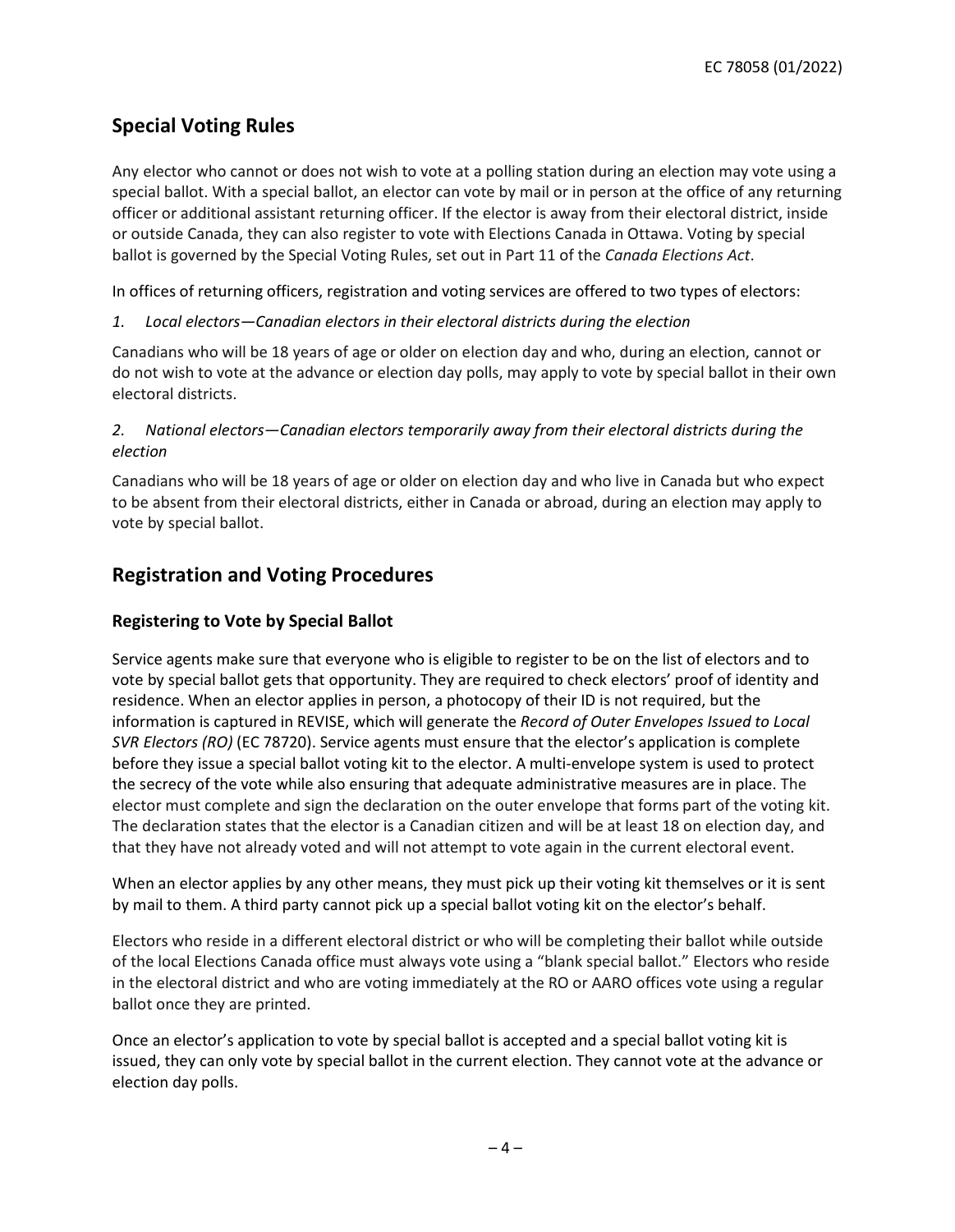Service agents record anything unusual that happens during registration in their office.

An elector who wishes to register to vote by special ballot does not need to be on the list of electors to do so. By registering to vote by special ballot, the elector will automatically have their name added to the list of electors.

A *local* elector who does not vote immediately, but rather leaves with their special ballot voting kit, is responsible for ensuring that the completed ballot reaches the office of the returning officer in their electoral district before the polls close in that electoral district or reaches Elections Canada headquarters no later than 6:00 p.m., Eastern Time, on election day. Otherwise, it cannot be counted. The ballot must be returned in the envelopes provided, either in person or by mail.

A *national* elector is responsible for ensuring that Elections Canada headquarters receives the ballot no later than 6:00 p.m., Eastern Time, on election day. Otherwise, it cannot be counted. The ballot must be sent in the envelopes provided.

A ballot received by fax or other electronic means cannot be counted.

### **Crossing Electors Off the List When They Register to Vote by Special Ballot**

After service agents register electors in the system, they will automatically be crossed off the list of electors as having received a special ballot.

On the lists of electors, an "S" appears in the left margin next to electors' names to indicate that their *Application for Registration and Special Ballot* was accepted.

### **Placing Ballots in the Ballot Boxes**

When an elector votes immediately in the office or returns their ballot there, the service agent ensures that the elector has completed and signed the outer envelope before depositing it in the ballot box.

Ballots for national electors are returned to Elections Canada in Ottawa (before the deadline) for processing. Ballots for local electors are kept in the RO Office for the count.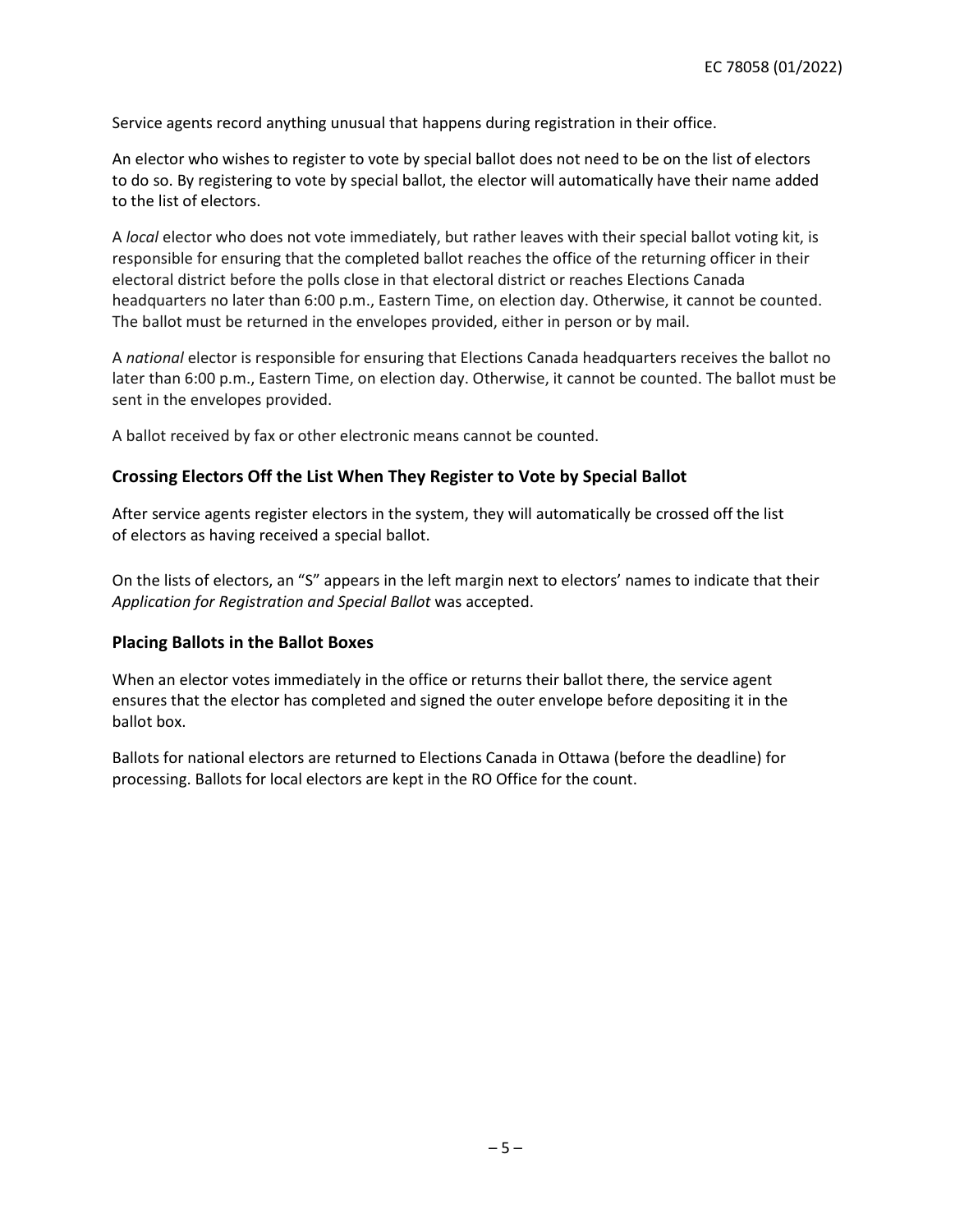# **Ballot Counting Procedures**

Ballots from local electors are counted in the office of the returning officer by teams of deputy returning officers and poll clerks. They may only be counted once the polls have closed in the electoral district.

The special ballots of other electors (electors temporarily away from their electoral districts, incarcerated electors, Canadian Forces electors and electors residing outside Canada) are counted at Elections Canada headquarters by special ballot officers, under the supervision of the Special Voting Rules Administrator.

With the updates to the verification and count of local special ballot process, the timeframe during which the verification and count of local special ballots takes place will differ for an election called during the COVID-19 pandemic. It is important to note that candidates still have the right to witness all components of the verification and count, **regardless of when they take place**, including:

- The verification of outer envelopes against the local record
- The processing of Voting Status Certificates from polling locations
- The separation of inner envelopes and outer envelopes
- The count of local special ballots

The returning officer will be able to confirm when each part of the verification and counting process will take place so the candidate can attend or send their representative as a witness.

## **Counting** *Local* **Ballots at the Office of the Returning Officer**

- The deputy returning officer and poll clerk open the ballot box and verify each outer envelope to ensure that it is from a registered elector and that no previous ballot has been issued to that elector.
- They then open the outer envelopes, remove the sealed inner envelopes containing the ballots and deposit them in a sealed ballot box.
- Finally, they open the ballot box, remove ballots from their inner envelopes and count the votes. These procedures ensure the secrecy of the vote.

### **As a candidate's representative present during the count, you MUST:**

- become familiar with the rules governing the counting of the votes;
- present your signed *Authorization of a Candidate's Representative* (EC 20020) form to the deputy returning officer, or make a solemn declaration and sign the form with the deputy returning officer if you have not already done so;
- maintain and aid in maintaining the secrecy of the vote;
- display your *Candidate's Representative Identification Badge* (EC 20901) whenever you are acting in the role of a candidate's representative; and
- respect the decisions of the deputy returning officer.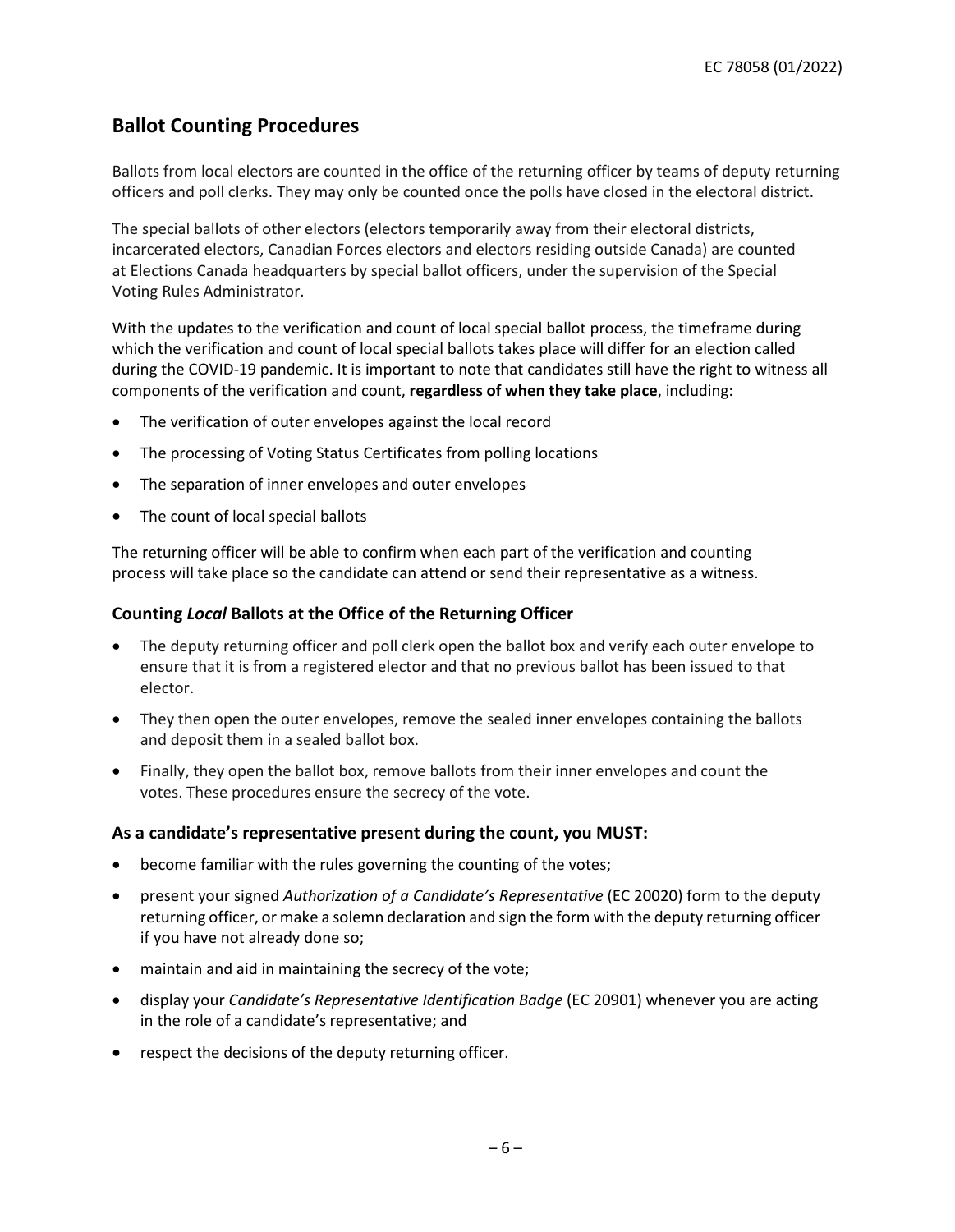## **As a candidate's representative present during the count, you MAY:**

- examine any ballot;
- object to any ballot being counted and have the objection recorded by the deputy returning officer;
- write your name on any seal (after the count);
- write your name on the *Statement of the Vote* (after the count); and
- request to receive a copy of the *Statement of the Vote*.

## **As a candidate's representative present during the count, you MAY NOT:**

- return or be replaced if you leave before the counting of the votes is completed;
- interfere with the counting of the ballot papers;
- handle any ballots during the count;
- try to obtain any information as to how an elector has voted;
- communicate any information as to how an elector has voted; or
- take any photographs, or make any audio or video recordings.

## **Communication of Results**

Once the special ballots for every electoral district are counted at Elections Canada headquarters, voting results are communicated to each returning officer. Those results, known as "SVR Group 1," include:

- Canadian Forces electors
- Canadian citizens residing outside of Canada
- Incarcerated electors whose address for voting purposes was in the electoral district
- Votes of electors temporarily outside of their electoral district

Each returning officer enters these results and then enters the ones for "SVR Group 2," which comprises those of local electors who returned their ballot to their local Elections Canada office.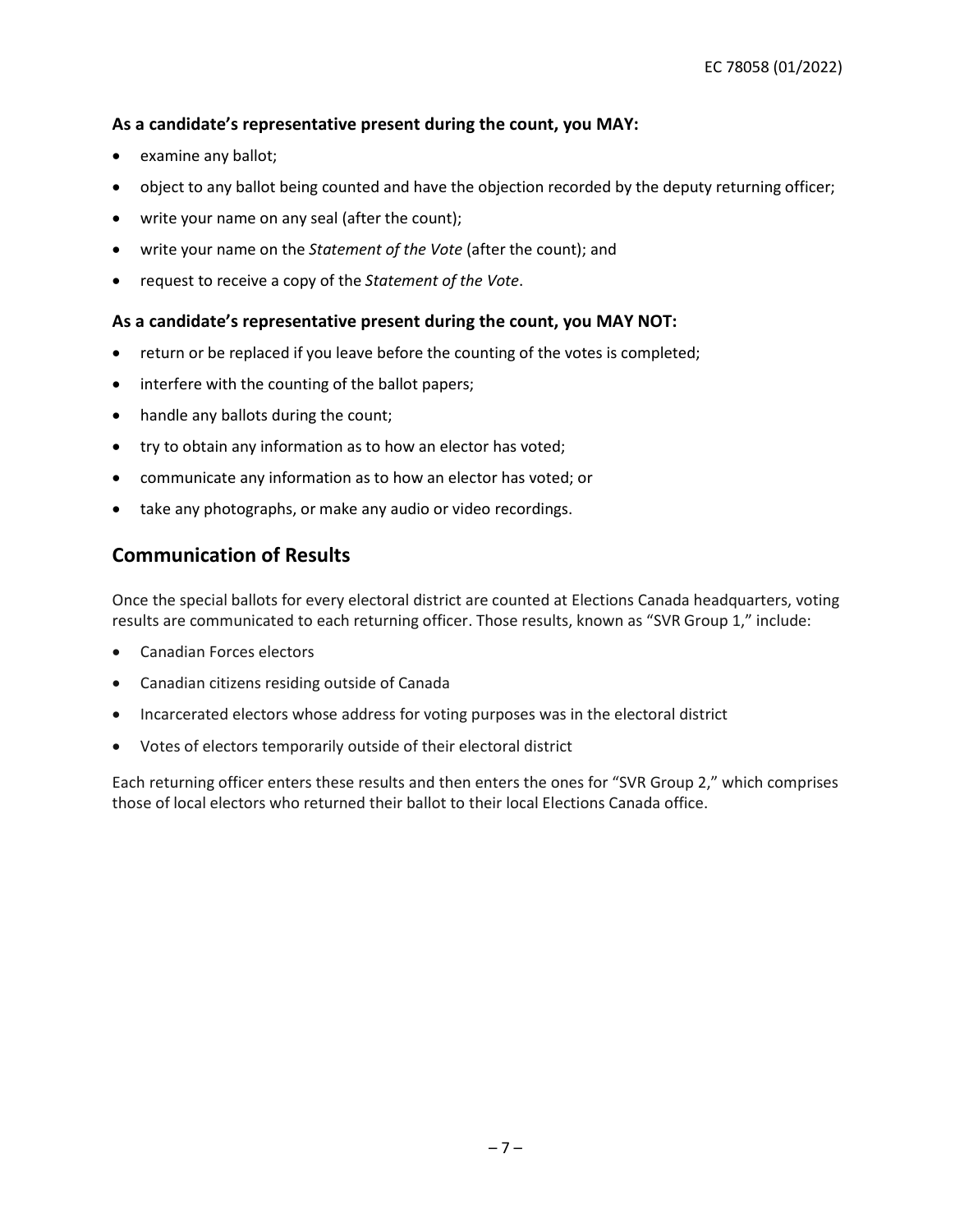# **New COVID-19 Measures in RO/AARO Offices**

It is your responsibility to become familiar with the health and safety protocols at an Elections Canada office. Everyone must follow health and safety protocols, signage messages and instructions at all locations.

In the RO or AARO office, the additional assistant returning officer or service point supervisor is responsible for the application of and adherence to health and safety measures. Therefore, you should follow the measures outlined below, which include but are not limited to:

- Wearing a mask in the office at all times, including during the count of local special ballots (Elections Canada will supply a mask or you may bring your own. Your mask must be neutral in colour and not indicate support or opposition to any candidate or political party on the ballot.)
- Staying at least two metres from others, including election workers and office staff, at all times
- Washing your hands often or using hand sanitizer when soap and water are unavailable
- Staying home if you are sick or if you have been in contact with someone who has or is suspected of having COVID-19
- Avoiding touching surfaces where possible
- Providing your name and phone number for contact tracing purposes, where applicable (recommended but not mandatory)
- Bringing your own pen to sign ballot box seals

# **Additional Information**

If you have questions about your role, please contact the returning officer for the electoral district in which you will be working. You may also contact Elections Canada:

### **elections.ca**

Phone: 1-800-463-6868 or 613-993-2975 Fax: 1-888-524-1444 Email: [info@elections.ca](mailto:info@elections.ca) 

30 Victoria Street Gatineau, Quebec K1A 0M6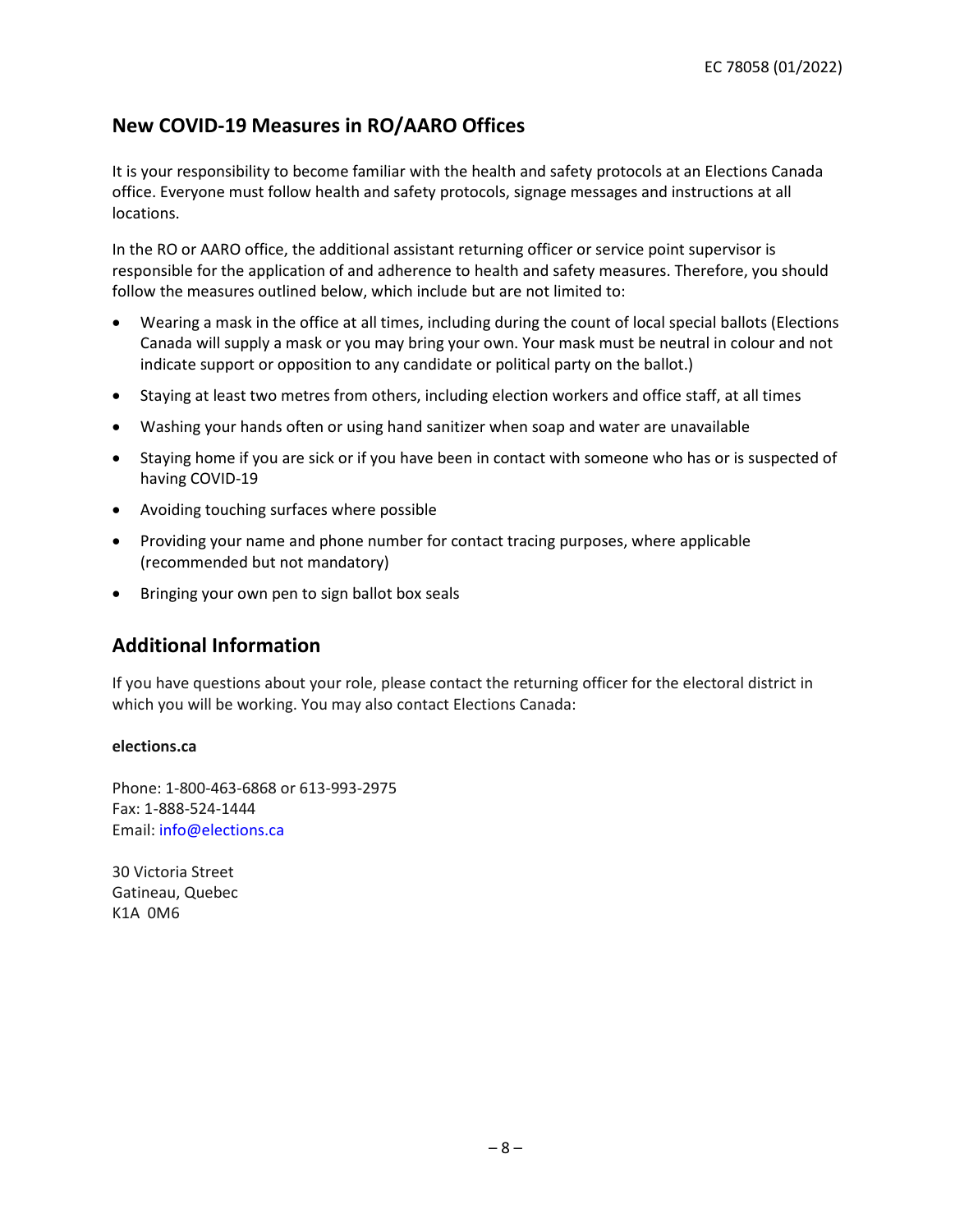

# **Guidelines for Observing Counting Operations at the Office of the Special Voting Rules Administrator**

This document is Elections Canada's guideline OGI 2021-07, Part 3.

# **Introduction**

As a result of the COVID-19 pandemic, an unprecedented number of electors are expected to vote by mail during a general election, and Elections Canada will open the doors of the office of the Special Voting Rules Administrator (SVRA) to political party representatives who wish to observe the counting of the ballots. The office of the SVRA is located at 440 Coventry Road in Ottawa, Ontario.

While at the office of the SVRA, the role of political party representatives is to observe the counting process being performed by special ballot officers (SBOs) under the supervision of the SVRA or a designate. The presence of observers will help ensure the level of scrutiny required for a fair and transparent process.

The pandemic is evolving quickly. Elections Canada's location at 440 Coventry Road—which houses both the office of the SVRA and our national distribution centre—is currently subject to capacity limits. Therefore, a limited number of employees, political party representatives and visitors will be allowed inside the office of the SVRA at any one time. We will ask political parties to provide, by no later than the 21st day before polling day, the number of representatives they plan to send to the office of the SVRA on each day of counting. We expect counts to occur daily starting the 14th day before polling day, and we anticipate that a second daily shift of counting will be added near the end of the election period. The Chief Electoral Officer could decide to restrict the number of representatives from each party who may be present at the office of the SVRA—for example, where doing so would be necessary to ensure equitable access to all parties. We will let parties know immediately if such a decision is made.

We encourage political parties to provide the names of their representatives as early as possible in the election period. Elections Canada will send the representatives an email containing:

- An authorization form to be completed ahead of time (top section only)
- Details about an information session on the counting procedures at the office of the SVRA
- Information about voluntary COVID-19 rapid testing
- Instructions on how to access the building at 440 Coventry Road
- Information on the health and safety measures in place

Since the counting procedures at the office of the SVRA are complex and differ from those at the polls, political party representatives will be required to attend a mandatory information session.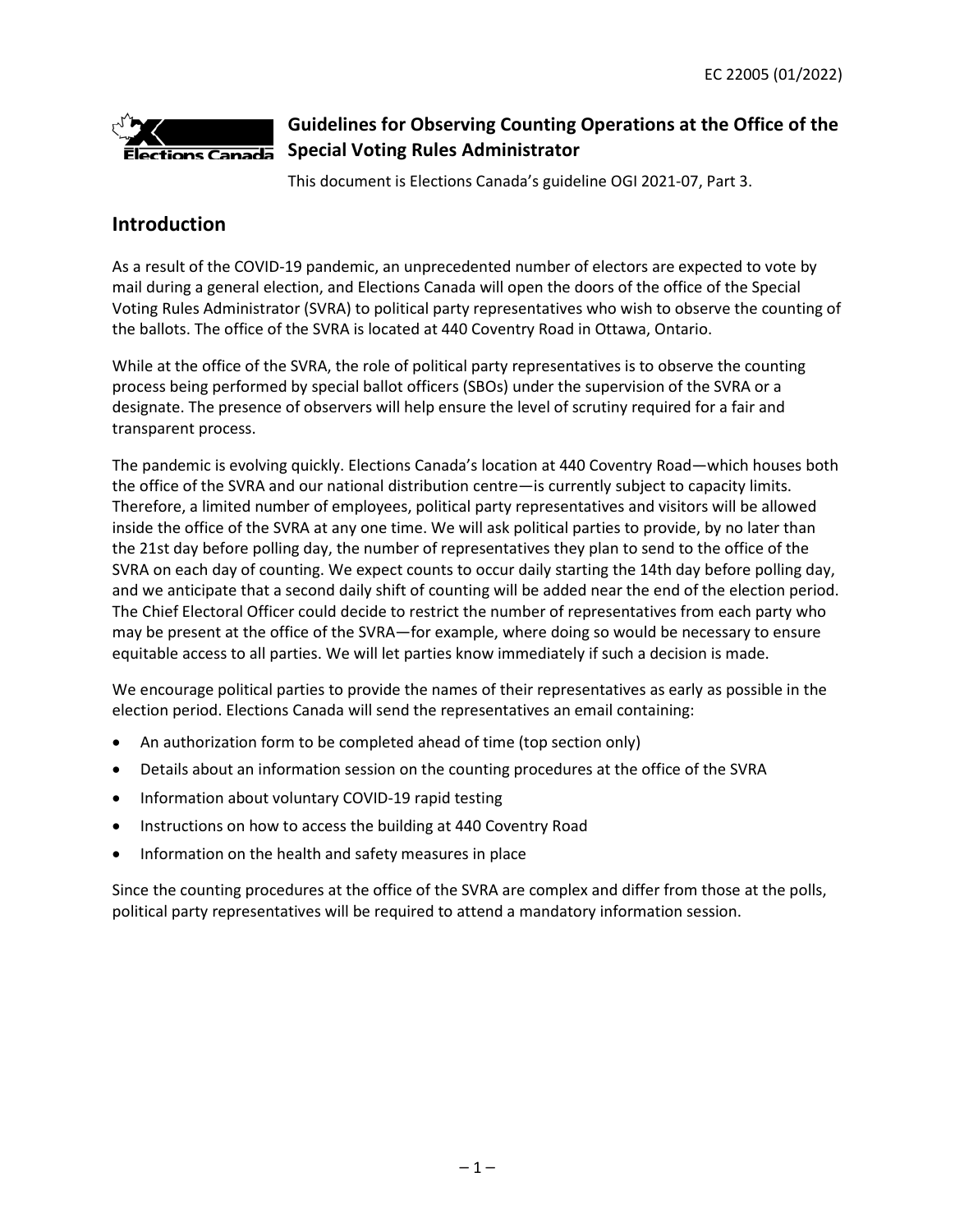# **Authorization of a Political Party Representative—Office of the Special Voting Rules Administrator**

The *Authorization of a Political Party Representative* form (EC 20074) authorizes you to act as an observer at the office of the SVRA for this federal election. Ask the person from your party who is responsible for coordinating observation at the office of the SVRA to provide you with the signed form, as it is required to access the office.

You must present the signed *Authorization of a Political Party Representative* (EC 20074) to the SVRA or a designate when you arrive at 440 Coventry Road and, once inside the building, whenever asked. The original form or a photocopy will be accepted; a digital copy cannot be accepted. The SVRA or a designate will verify that the top section of the form has been properly completed, and you will be required to make a solemn declaration. You will be given a *Political Party Representative Identification Badge* (EC 20902) inside a *Clear Plastic Hanging Badge Holder* (EC 20909). Do not add anything to or write anything on the badge.

**Note:** Rules governing the conduct of representatives at the office of the SVRA, local Elections Canada offices and polling stations differ. If you are observing proceedings at a polling station, please refer to the *Guidelines for Candidates' Representatives* (EC 20045). If you are observing proceedings at a local Elections Canada office, please refer to the *Special Voting Rules—Guidelines for Candidates' Representatives* (EC 78058).

As a political party representative observing the counting of the ballots, you **MUST**:

- Respect and help maintain the secrecy of the vote and the confidentiality of preliminary results.
- Be prepared to show your signed *Authorization of a Political Party Representative* form (EC 20074) to the SVRA or a designate.
- Display your *Political Party Representative Identification Badge* (EC 20902) whenever you are acting as a political party representative.
- Respect the decisions of the SVRA.
- Observe the work being performed by a pair of SBOs, provided that your presence does not interfere with their work.
- Stand in the designated areas for political party representatives.
- Follow the health and safety measures in place.
- Attend a training session (date and time to be determined) on the counting process at the office of the SVRA and the health and safety measures in place.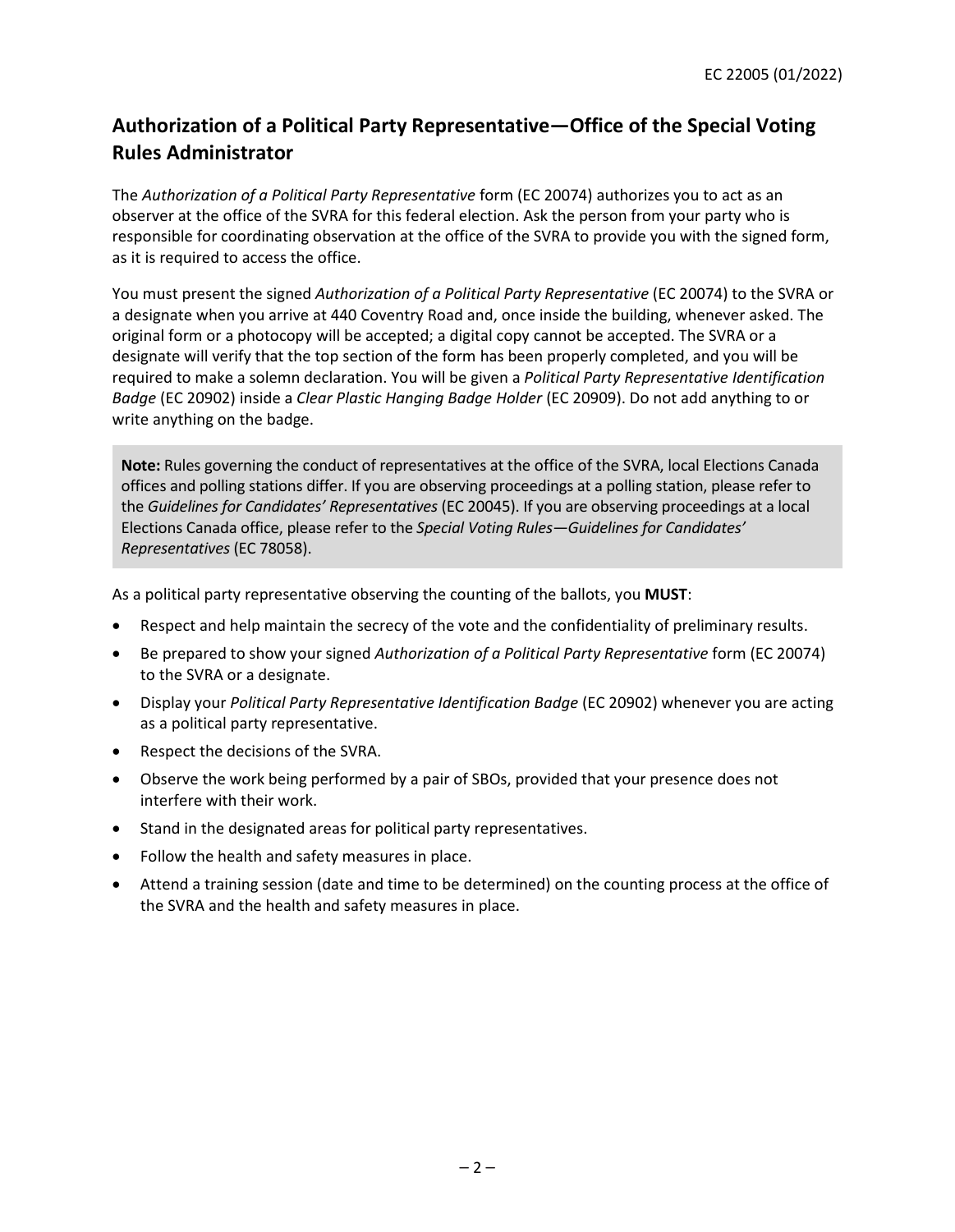As a political party representative during the count, you **MAY NOT**:

- Interfere with the counting process; if you do so, you risk being asked to leave or being removed from the office of the SVRA.
- Systematically challenge an SBO about the counting process.
- Talk directly to an SBO; you may address your comments, questions or objections only to the SVRA or a designate.
- Take any photographs or make a video recording of the counting procedures.
- Handle, manipulate or in any way touch a ballot during the count.
- Sit next to a SBO's table.
- Display any campaign literature or wear any colours or emblems that would identify your candidate or a party.

**Note:** Counts at the office of the SVRA could start as early as Day 14, depending on the volume of ballots received. As volumes increase throughout the election period, a second daily shift of counting may be added. The counting schedule will be posted on the Political Entities Service Centre (PESC) portal as counts are confirmed.

## **Access to the Office of the Special Voting Rules Administrator**

- The office of the SVRA is located at 440 Coventry Road, in Ottawa, Ontario, in a warehouse behind the RCMP building.
- The counting of the ballots takes place on the 2nd floor; there are no available elevators (if necessary, a freight elevator can be used).
- The office is in a warehouse with concrete floors; appropriate and comfortable footwear is recommended.

## **Parking**

- There is NO parking available on the premises.
- Daily passes allowing you to park at the Canadian Tire store located at 330 Coventry Road are available from the Commissionaire at 440 Coventry Road. The cost of the parking pass remains to be determined. The walk between the parking lot and the office of the SVRA takes about five minutes.
- Public transportation: The nearest bus stop is #18 Belfast/Coventry; the nearest O-Train station is St-Laurent.